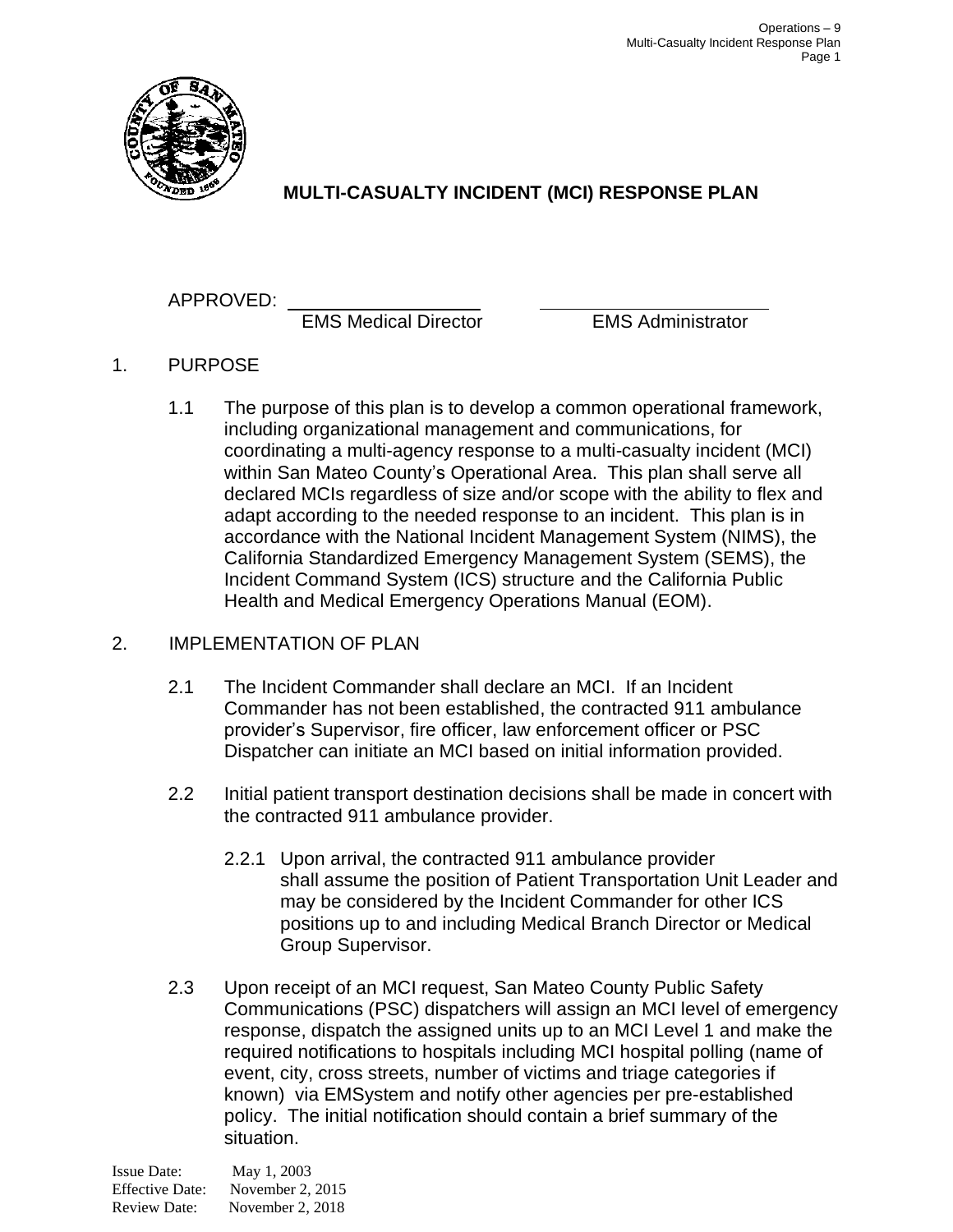- 2.4 Upon activation of a MCI Level 2, PSC will page EMS On-Call and the MHOAC with the same information provided to hospitals during an MCI Level 1 activation as well as an on-scene point of contact.
- 2.5 First on scene The first unit to arrive at the scene will provide a size-up of the incident to PSC, which should include the following:
	- 2.5.1 Type of incident
	- 2.5.2 Location of incident including city/unincorporated area, cross streets or Highway and best ingress and egress route(s).
	- 2.5.3 Approximate number of patients and MCI level being declared.
	- 2.5.4 Location of command post, incident name, Incident Commander and Medical Branch Director or Medical Group Supervisor and staging locations – both Fire and EMS if separate – for incoming units.

#### 3. COMMUNICATIONS

- 3.1 MCIs are assigned a Command and Tactical Talk Group.
	- 3.1.1 Resources will utilize the assigned Talk Groups based on their defined functions and specifications.
	- 3.1.2 The Medical Branch Director or Medical Group Supervisor will communicate relevant EMS information and requests to the appropriate ICS position (e.g., Communications, Operations, IC, etc.) via the assigned Fire Command Channel.
- 3.2 The Patient Transportation Unit Leader, Medical Communications Coordinator, or designee will contact receiving hospitals with patient count and information [e.g., patient(s), acuity level (e.g., red, yellow, green, black), Triage Tag Number(s), Medic Number, and ETA] via the hospital's assigned Talk Group upon departure from the scene as appropriate.
- 3.3 The Medical Branch Director or Medical Group Supervisor or designee shall request PSC secure the medical EMS incident on EMSystem after the Medical Branch/Medical Group has demobilized.
	- 3.3.1 PSC will perform an all hospital ring down advising hospitals the medical EMS incident has been secured when the EMSystem incident has been closed.

#### 4. RESOURCE REQUESTS

4.1 As MCI levels change, the Medical Branch Director or Medical Group Supervisor will notify the Incident Commander of each level

| Issue Date:            | May 1, 2003      |
|------------------------|------------------|
| <b>Effective Date:</b> | November 2, 2015 |
| <b>Review Date:</b>    | November 2, 2018 |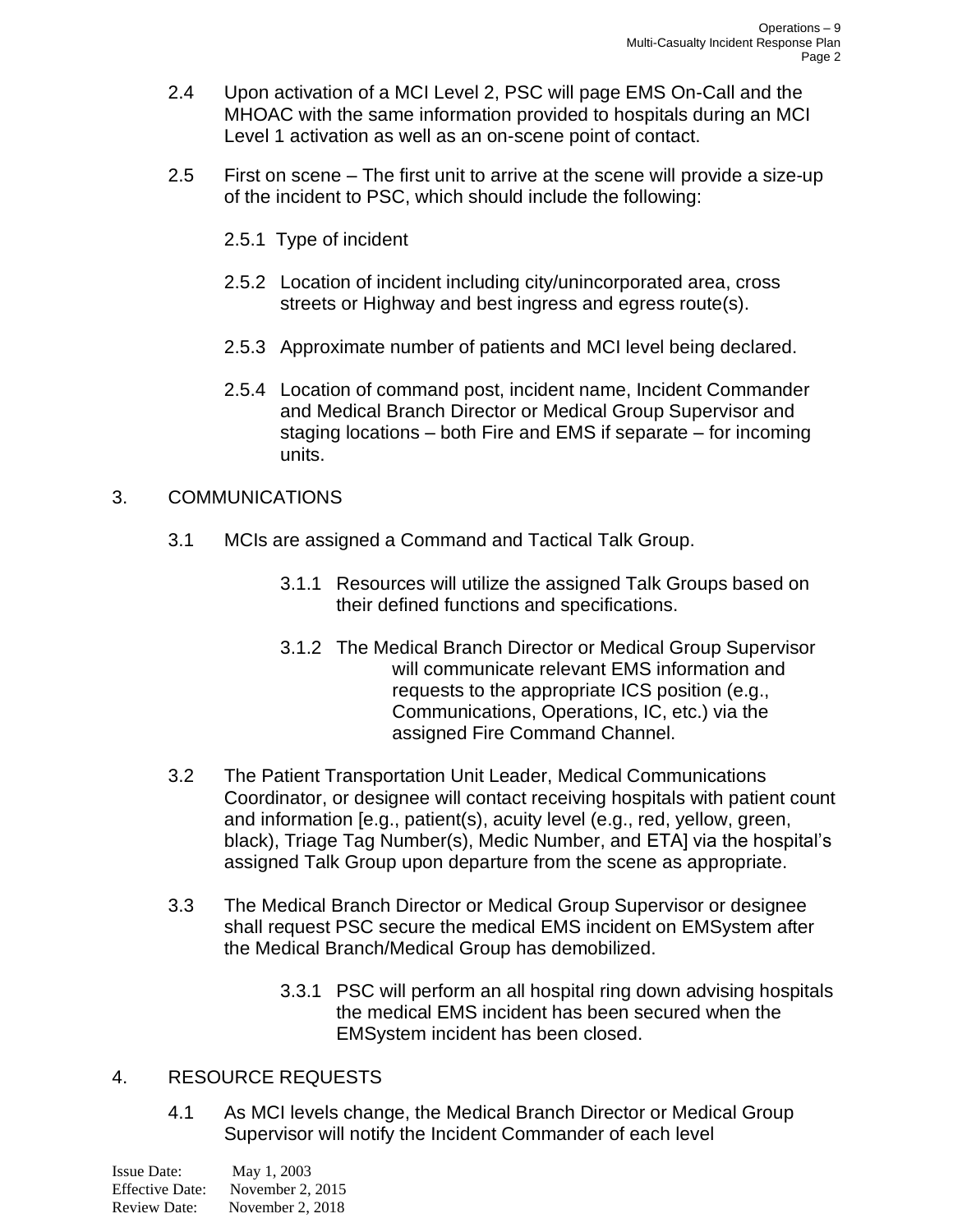increase/decrease.

- 4.2 BLS ambulances may be needed to transport ALS level patients during an MCI. Whenever possible, a firefighter/paramedic with ALS equipment should provide patient care during transport.
- 4.3 All resource requests must go through the Incident Commander in coordination with the Medical Branch Director or Medical Group Supervisor and the Patient Transportation Unit Leader at the Incident Command Post.
- 4.4 In-county resource requests must be approved by the Incident Commander in coordination with the Medical Branch Director or Medical Group Supervisor and the Patient Transportation Unit Leader.
	- 4.4.1 Upon activation of a Level 2 MCI, PSC shall poll SacComm and other pre-identified/pre-approved ambulance resources via EMSystem.
	- 4.4.2 With Incident Commander approval, the Medical Branch Director or Medical Group Supervisor may request from PSC the San Mateo County Special Operations Unit (SOU), Disaster Medical Supply Unit (DMSU), ATVs, STAR cars and/or MCI trailer(s).
- 4.5 Per the State Public Health and Medical Emergency Operations Manual (EOM), out-of-county resource requests shall be considered as long as the following are true:
	- 4.5.1 The resource need is imminent and significant.
	- 4.5.2 The supply of the requested resource has been exhausted, or exhaustion is imminent.
	- 4.5.3 Other acceptable alternatives (e.g., corporate supply chain, approved surge providers) have been exhausted, or exhaustion is imminent.
- 4.6 Out-of-county resource requests to PSC must be approved by the Incident Commander in coordination with the Medical Branch Director or Medical Group Supervisor and Patient Transportation Unit Leader. PSC must notify EMS On-Call and MHOAC immediately after placing a resource request with another County. The notification must include the resource(s) requested and the County receiving the request.
	- 4.6.1 With Incident Commander approval and EMS On Call/MHOAC notification, the Medical Branch Director or Medical Group Supervisor or the contracted 911 ambulance provider's Supervisor may request PSC to poll initial attack single resources from neighboring counties.

Issue Date: May 1, 2003 Effective Date: November 2, 2015 Review Date: November 2, 2018 4.6.1.1 Ambulance Strike Teams, along with Disaster Medical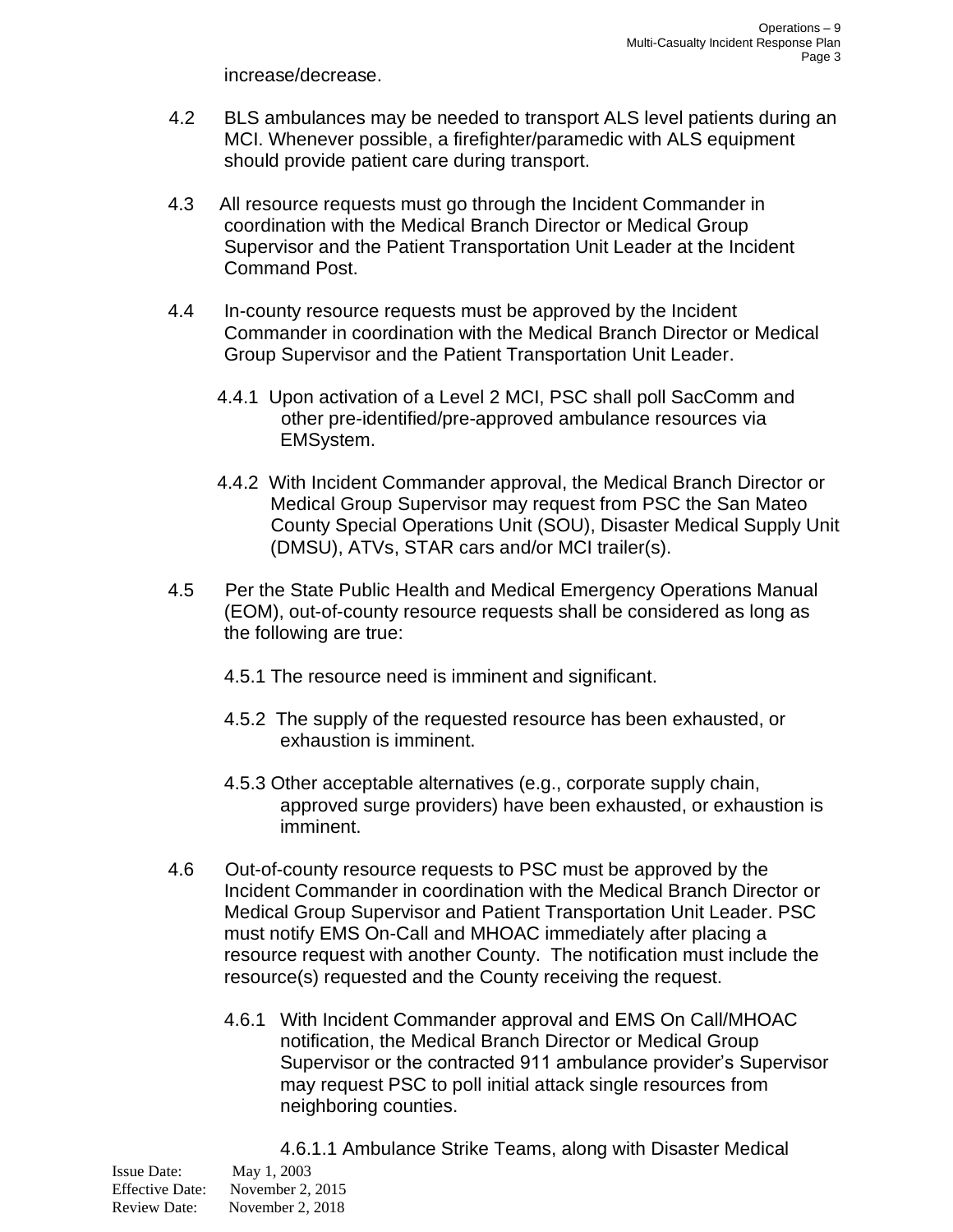Supply Units, should be considered for immediate need and planned need requests – not initial attack.

- 4.6.2 Out-of-county medical mutual aid can be requested through the following counties:
- North Zone
	- 1. San Francisco
	- 2. Alameda
- Central Zone
	- 1. Alameda County
	- 2. San Francisco
	- 3. Santa Clara County
- South Zone
	- 1. Santa Clara County
	- 2. Alameda County
- Coast Zone
	- 1. Santa Cruz County
	- 2. San Francisco
- 4.7 In addition to the use of Stanford Life Flight and Calstar for air medical transport, consider the use of other air medical transport providers including REACH, Mercy Air or PHI Air Medical; or air search and rescue providers including CHP, Coast Guard or East Bay Regional Parks. These providers should only be utilized for medical mutual aid when Stanford Life Flight and Calstar are not available.
- 5. DOCUMENTATION
	- 5.1 During an MCI, triage tags shall be used on each patient. At a minimum, patient information documented on each tag should include:
		- Triage Tag number
		- Destination
		- 5.1.1 Upon treatment area activation, the following additional information shall be documented on the triage tag:
		- Chief Complaint/Injury(s)
		- Field Treatment
		- Vital Signs (if possible)
		- Patient Name (if possible)
	- 5.2 In addition to triage tags, patients that are transported by ambulance must have a patient care report (PCR) completed by the transporting crew at all times and by Fire when patient care is provided.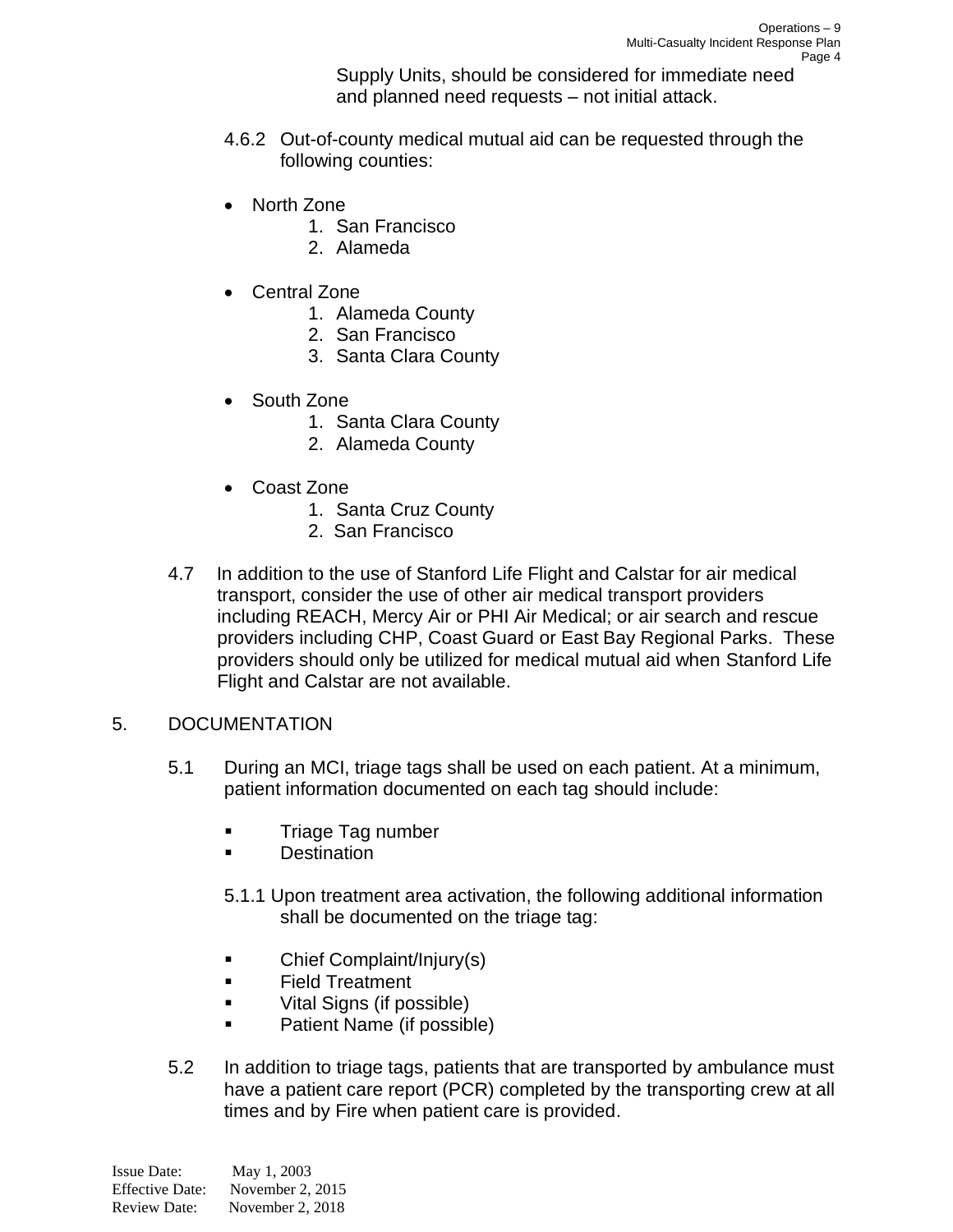- 5.2.1 Request for minimum patient documentation on a PCR listed above and/or the use of a hardcopy (paper) PCR during an MCI must be approved by the EMS On-Call or MHOAC. An electronic PCR shall be completed on all patients after the event closure if paper PCR's were used.
- 5.3 Upon conclusion of the event, the contracted 911 ambulance provider's Supervisor shall request and receive from the EMS Agency the hospital polling results from EMSystem within three (3) business days.
- 5.4 Within seven (7) business days, the contracted 911 ambulance provider's Supervisor will complete the MCI Review Form and submit to EMS. For larger MCIs, the contracted 911 ambulance provider's Supervisor may request more time or a waiver from EMS where EMS may choose to conduct a formal After Action Report.
- 5.5 Incident reviews may be requested by the field to the EMS Agency for any MCIs.

#### 6. PATIENT DISTRIBUTION

- 6.1 The Patient Transportation Unit Leader will select patient destinations to the appropriate facility based on standard protocols and real time EMSystem MCI hospital polling. For larger MCIs, the Patient Transportation Unit Leader shall consult with EMS On-Call and/or the MHOAC for patient destinations including those that may extend beyond the Operational Area.
	- 6.1.1 In the event that prospective hospital destinations have not responded in a timely manner on EMSystem, or there is a significant amount of patients needing transport, San Mateo County receiving hospitals have committed in advance to receiving up to 2 delayed (yellow) patients and 4 minor (green) patients.
	- 6.1.2 All regional trauma centers have agreed to accept up to four patients meeting major trauma criteria initially and will reassess their capability periodically.
- 6.2 Patient count and destination information shall be shared with the EMS On-Call and/or MHOAC initially and agreed-upon regular updates.

#### 7. FIELD TREATMENT SITE

- 7.1 In the event of an extended MCI where on-scene patient triage and treatment may extend any length of time, the Medical Branch Director or Medical Group Supervisor and contracted 911 ambulance provider's Supervisor should consider the establishment of a temporary field treatment site with Incident Commander approval.
	- 7.1.1 Should a temporary field treatment site be necessary, requests for basic needs supplies (e.g., water, food, sanitation, blankets,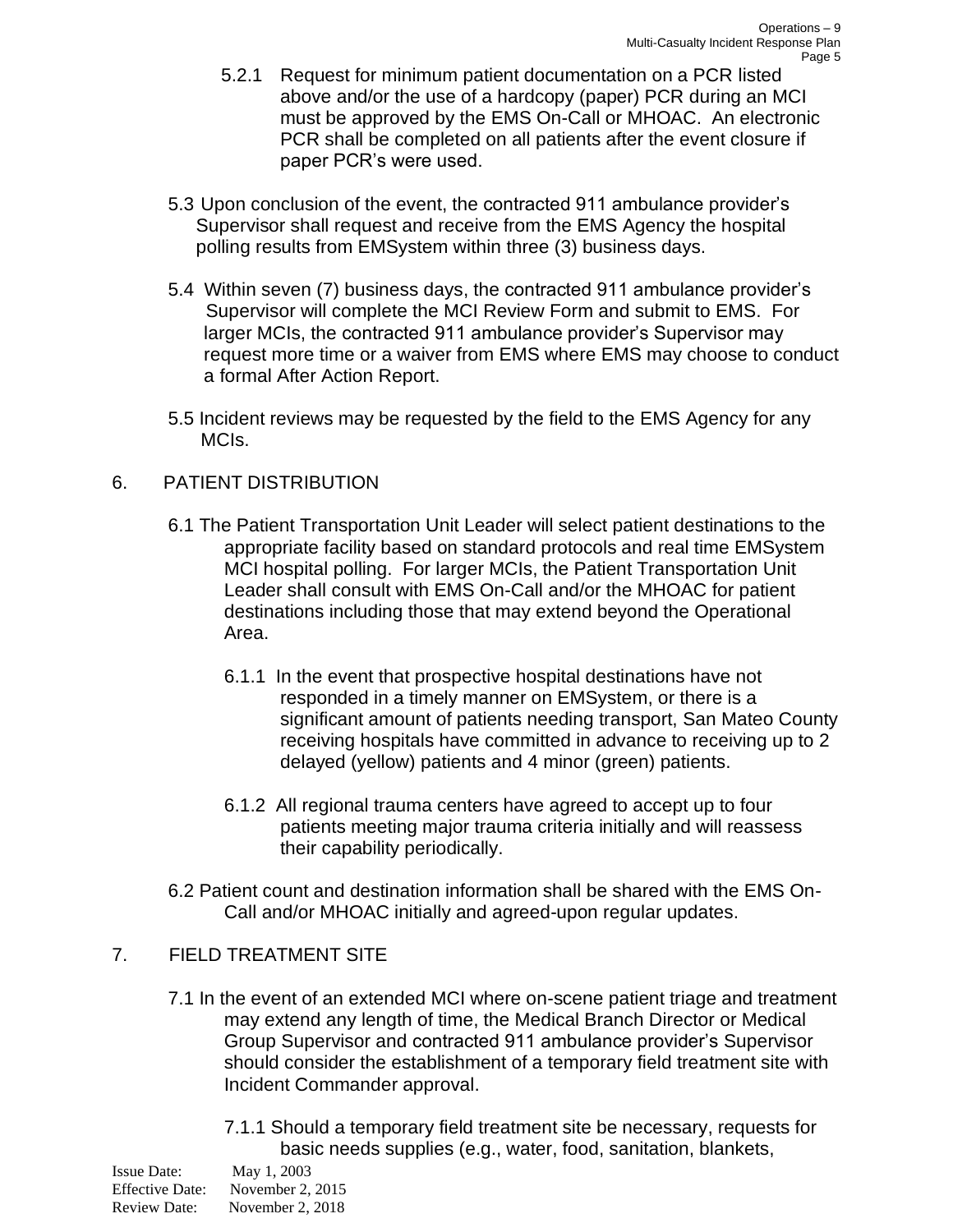clothing, etc.) and on-site amenities (e.g., portable toilets, tents, cots, etc.) should be made via the Incident Commander.

7.1.1.1 Assistance can be requested of impacted City EOC(s), County EOC and/or EMS On-Call/MHOAC

#### 8. SAN FRANCISCO INTERNATIONAL AIRPORT (SFO) AIRPORT EMERGENCY PLAN (AEP)

- 8.1 The San Francisco International Airport (SFO) is owned and operated by the City and County of San Francisco (CCSF) and physically located within the County of San Mateo. CCSF is responsible for developing and exercising the Airport Emergency Plan. While the San Francisco Police Department and San Francisco Fire Department are respectively responsible for local law enforcement and fire suppression/medical at the airport, the transport and Advanced Life Support (ALS) care of patients fall under the auspices of the San Mateo County EMS Agency medical direction and is included in its Exclusive Operating Area (EOA).
	- 8.1.1 Per the SFO AEP, the San Mateo County MCI Plan is activated at an Alert 3 level with an on-airport crash. For Alert 3 on-airport crashes, the San Mateo County EMS System is responsible for all EMS transports and can choose to work in Unified Command with the San Francisco Fire Department Airport Division. (For a list of San Francisco resources that would respond to an Alert 3 onairport crash, please see the San Francisco International Airport Airport Emergency Plan table on page 8)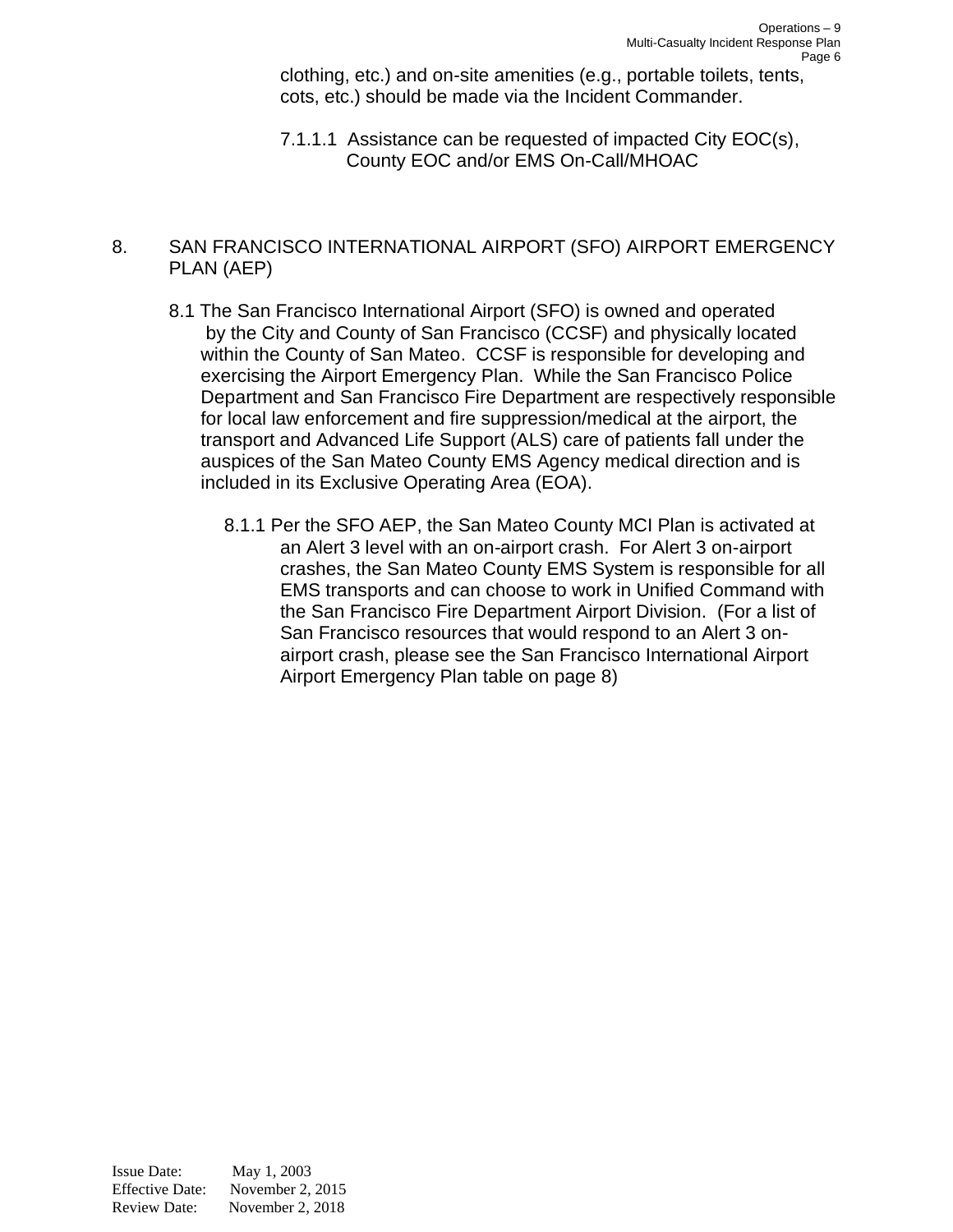| <b>EMS RESPONSE PLAN TO MCIS</b>                                                     |                                                                                                         |                                                   |                                                                                                                                                                                                                                                                                                                                                                                                                                                                 |  |
|--------------------------------------------------------------------------------------|---------------------------------------------------------------------------------------------------------|---------------------------------------------------|-----------------------------------------------------------------------------------------------------------------------------------------------------------------------------------------------------------------------------------------------------------------------------------------------------------------------------------------------------------------------------------------------------------------------------------------------------------------|--|
| <b>Alarm</b>                                                                         | <b>Ambulance</b>                                                                                        | <b>Supervisor</b>                                 | <b>Cover-In/Notification</b>                                                                                                                                                                                                                                                                                                                                                                                                                                    |  |
| <b>Initial</b><br><b>Response</b>                                                    | <b>ALS Ambulance</b>                                                                                    |                                                   |                                                                                                                                                                                                                                                                                                                                                                                                                                                                 |  |
| Level 1 MCI *<br>$**$                                                                | <b>ALS Ambulance</b><br><b>ALS Ambulance</b><br>Contracted 911<br>Ambulance<br>Provider's<br>Supervisor | Contracted 911 Ambulance<br>Provider's Supervisor | <b>Notify JPA Supervisors</b><br>Poll Hospitals via EMSystem<br>Consider notification of<br><b>CISM</b><br>Team through the IC                                                                                                                                                                                                                                                                                                                                  |  |
| <b>Level 2 MCI</b>                                                                   | <b>ALS Ambulance</b><br><b>ALS Ambulance</b>                                                            |                                                   | Notify EMS On-Call and<br><b>MHOAC</b><br><b>Notify Contracted 911</b><br><b>Ambulance Provider's</b><br>Management<br>Consider use of SOF<br>Rescues, STAR cars or<br>ATVs for transport<br>purposes<br>Poll Contracted 911<br>Ambulance Provider's non-<br>911 system ambulance<br>resources from<br>surrounding counties via<br>SacComm<br>Poll other pre-identified/pre-<br>approved in-county and<br>out-of-county BLS<br>providers.<br>Notify OES On-Call |  |
| Level 3 MCI***                                                                       | <b>BLS Ambulance</b><br><b>BLS Ambulance</b>                                                            |                                                   | Dispatch IDT<br>Call Back MSU 137                                                                                                                                                                                                                                                                                                                                                                                                                               |  |
| <b>Level 4 MCI</b>                                                                   | <b>BLS Ambulance</b><br><b>BLS Ambulance</b>                                                            |                                                   | Consider establishing<br><b>Medical Communications</b><br>Coordinator                                                                                                                                                                                                                                                                                                                                                                                           |  |
| <b>Level 5 MCI</b>                                                                   | <b>BLS Ambulance</b><br><b>BLS Ambulance</b>                                                            |                                                   |                                                                                                                                                                                                                                                                                                                                                                                                                                                                 |  |
| <b>Level 6 MCI</b><br><b>OR GREATER</b><br>(add 2 BLS for<br>each level<br>increase) | <b>BLS Ambulance</b><br><b>BLS Ambulance</b>                                                            |                                                   |                                                                                                                                                                                                                                                                                                                                                                                                                                                                 |  |

#### *EMS RESPONSE PLAN TO MCIs*

**NOTE: Consider Medical Mutual Aid for all levels.**

**\* Consider utilization of air ambulance resources at any time based on need \*\* Consider utilization of SamTrans buses at any time based on need \*\*\* Incident Command may utilize ALS resources at any time based on need**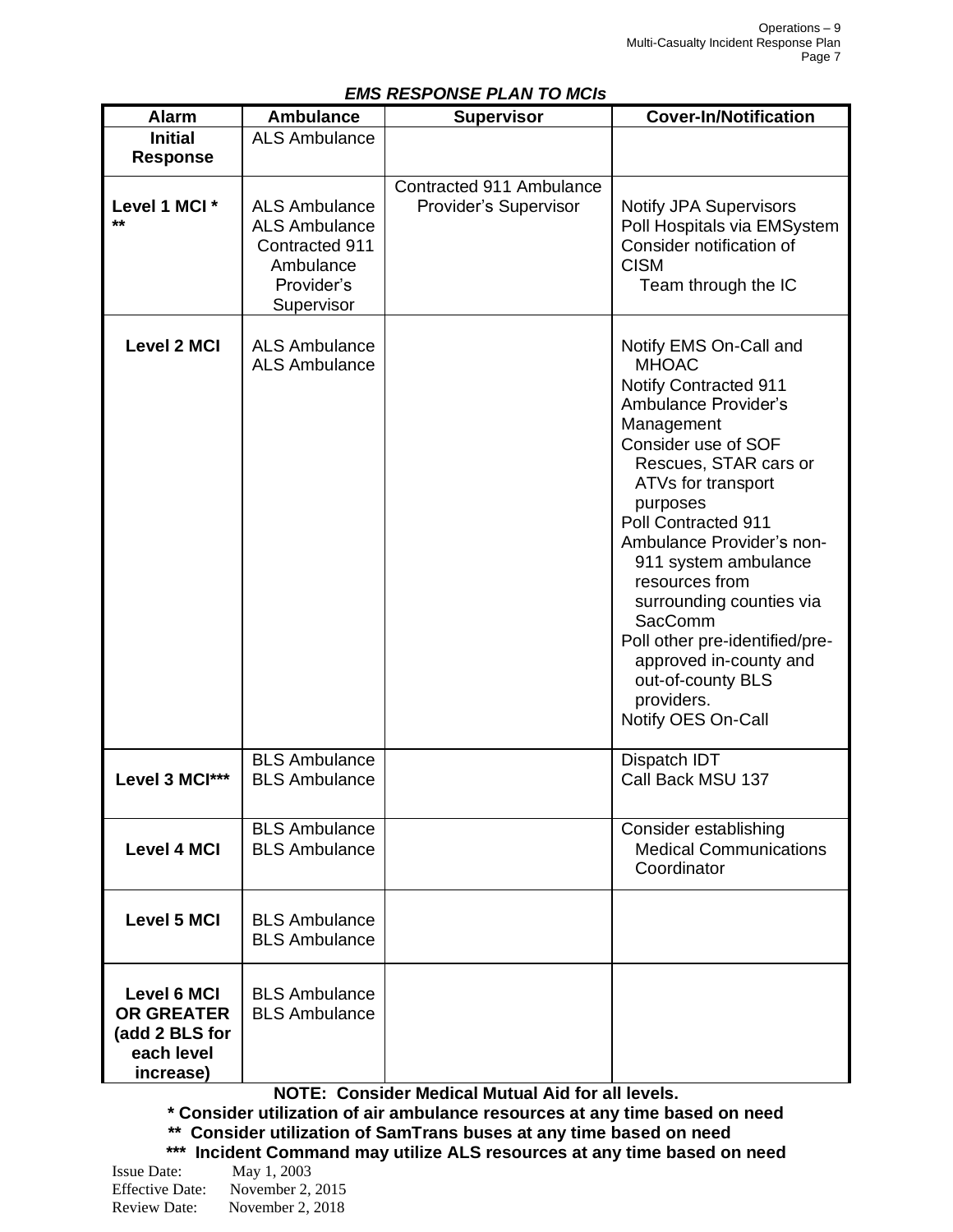#### *San Francisco International Airport (SFO) Airport Emergency Plan (AEP) San Francisco Resources to Alert 3 On-Airport Crash*

| <b>Code 101</b>            | <b>Staffing (per unit)</b>                                                   |
|----------------------------|------------------------------------------------------------------------------|
| <b>Engine Company (5)</b>  |                                                                              |
|                            | 1 officer/3 fire fighters (1 minimum is an<br>EMT)                           |
| <b>Truck Company (3)</b>   | 1 officer/4 fire fighters (1 minimum is an                                   |
|                            | EMT)                                                                         |
| <b>Battalion Chief (2)</b> | 2 chiefs                                                                     |
| <b>Division Chief (2)</b>  | 1 chief/1 incident support specialist                                        |
| Heavy Rescue Squad (1)     | 1 officer/ 3 fire fighters (all are EMTs)                                    |
| <b>Rescue Captain (1)</b>  | 1 paramedic/EMS Captain                                                      |
| Ambulance (1)              | 1 paramedic and 1 EMT                                                        |
| Fire Boat (1)              | 1 officer/3 fire fighters/1 boat operator (1<br>paramedic and 1 minimum EMT) |
| Hose Tender (1)            | 1 fire fighter                                                               |

| Code 101 (Second Alarm)                                | <b>Staffing (per unit)</b>                         |
|--------------------------------------------------------|----------------------------------------------------|
| <b>Engine Company (4)</b>                              | 1 officer/3 fire fighters (1 minimum as an<br>EMT  |
| <b>Truck Company (1)</b>                               | 1 officer/4 fire fighters (1 minimum as an<br>EMT) |
| <b>Battalion Chief (2)</b>                             | 2 chiefs                                           |
| <b>Rescue Captain (1)</b>                              | 1 paramedic/EMS captain                            |
| Ambulance (1)                                          | 1 paramedic/1 EMT                                  |
| Rescue Boat (1)                                        | 1 officer/1 paramedic/1 EMT                        |
| Hazmat Unit (1)                                        | 1 officer/3 fire fighters (1 minimum as an<br>EMT) |
| <b>Multi-Casualty Unit (1)</b>                         | 1 officer/3 fire fighters (1 minimum as an<br>EMT) |
| <b>Mobile Command Post (1)</b>                         | 1 fire fighter                                     |
| Decon Unit (1)                                         | 1 officer/3 fire fighters                          |
| <b>Bureau of Equipment (apparatus)</b><br>support) (1) | 2 fire fighters                                    |
| <b>Mobile Air (breathing air</b><br>support) (1)       | 1 fire fighter                                     |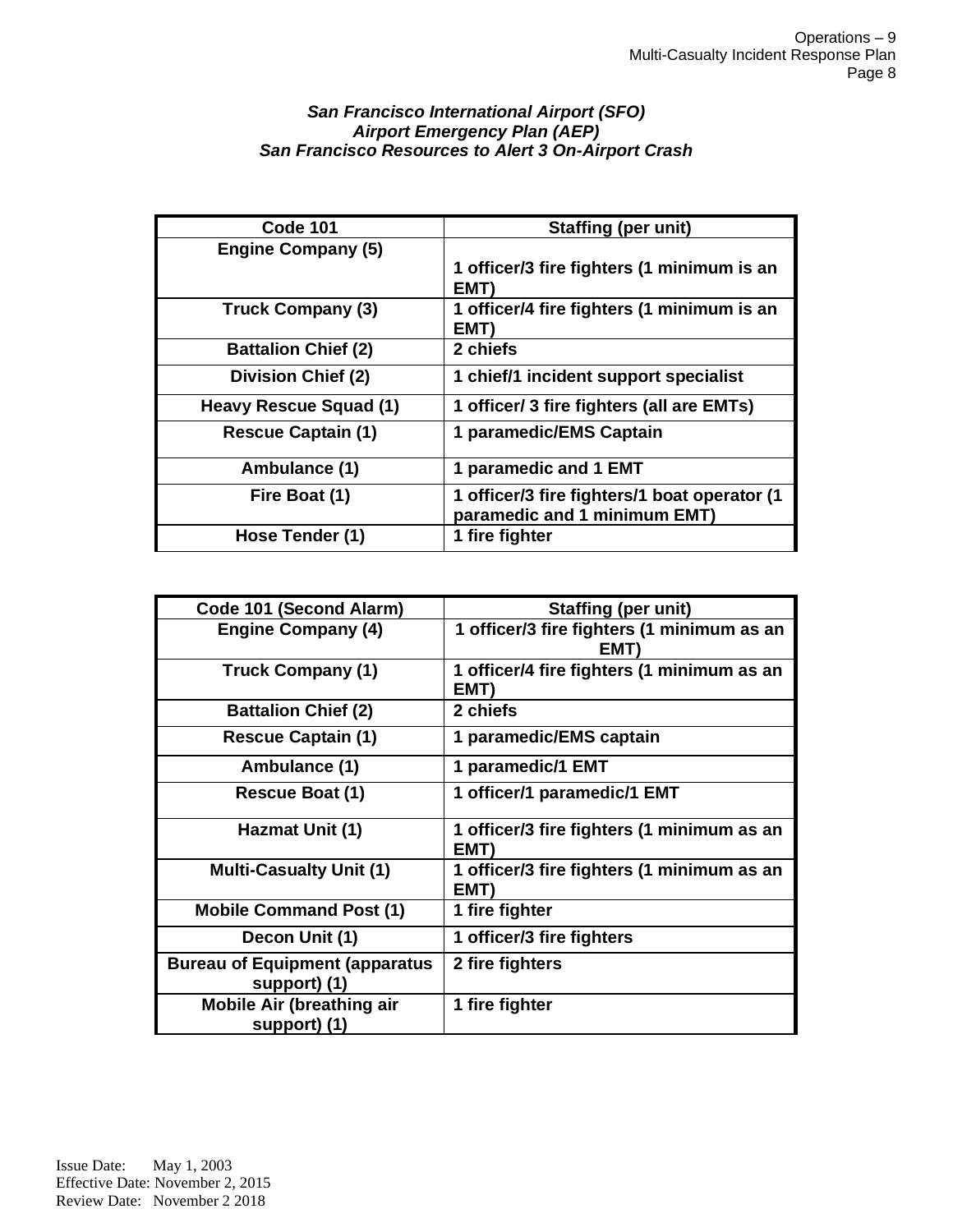#### **ICS POSITIONS BASED ON FIRESCOPE FIELD OPERATIONS GUIDE (FOG) MEDICAL BRANCH DEFINITION**

The Medical Branch structure is designed to provide the Incident Commander with a basic, expandable system to manage a large number of patients during an incident. If incident conditions warrant, Medical Groups may be established under the Medical Branch Director.

The degree of implementation will depend upon the complexity of the incident.

As the complexity of an incident exceeds the capacity of the local medical health resources, additional response capabilities may be provided through provisions of the Public Health and Medical Emergency Operations Manual (EOM) through the Medical Health Operational Area Coordinator (MHOAC).

# **ICS POSITION CHECKLISTS - COMMON RESPONSIBILITIES**

The following is a checklist applicable to all ICS personnel and should be reviewed first: a. Receive assignment from your agency, including:

- 1. Job assignment, e.g., Strike Team designation, overhead position, etc.
- 2. Resource order number and request number
- 3. Reporting location
- 4. Reporting time

5. Any special communications instructions, e.g., travel frequency

b. Upon arrival at the incident, check in at designated Check-in location.

- c. Receive briefing from immediate supervisor.
- d. Don ICS position vest and acquire work materials.
- e. Conduct all tasks in a manner that ensures safety and welfare of you and your coworkers utilizing accepted risk analysis methods.
- f. Organize and brief subordinates.
- g. Know the assigned frequency (ies) for your area of responsibility and ensure that communication equipment is operating properly.
- h. Use clear text and ICS terminology (no codes) in all radio communications. All radio communications to the Incident Communications Center will be addressed: "(Incident Name) Communications," e.g., "Webb Communications".
- i. Complete forms and reports required of the assigned position and send through supervisor to Documentation Unit.
- j. Respond to demobilization orders and brief subordinates regarding demobilization.

# **UNIT LEADER RESPONSIBILITIES**

A number of the Unit Leader responsibilities are common to all units in all parts of the organization. Common responsibilities of Unit Leaders are listed below. These will not be repeated in Unit Leader Position Checklists in subsequent chapters:

- a. Participate in incident planning meetings as required.
- b. Determine current status of unit activities.
- c. Confirm dispatch and estimated time of arrival of staff and supplies.
- d. Assign specific duties to staff and supervise staff.
- e. Develop and implement accountability, safety, security, and risk management measures for personnel and resources.
- f. Supervise demobilization of unit, including storage of supplies.

g. Provide Supply Unit Leader with a list of supplies to be replenished.

Issue Date: May 1, 2003

Effective Date: November 2, 2015 Review Date: November 2 2018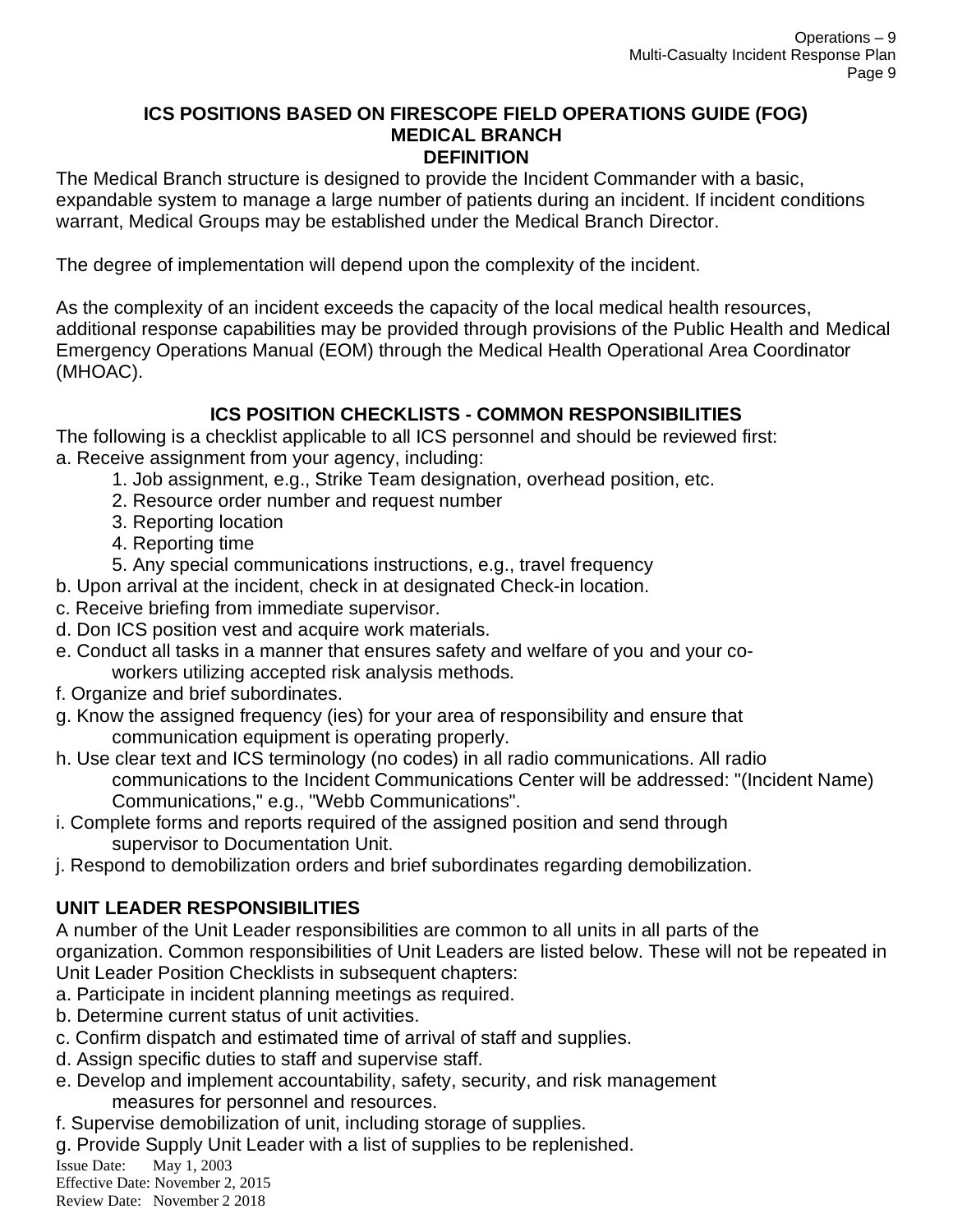# **ICS POSITION CHECKLISTS – ICS POSITIONS**

**MEDICAL BRANCH DIRECTOR** - The Medical Branch Director is responsible for the implementation of the Incident Action Plan within the Medical Branch. The Branch Director reports to the Operations Section Chief and supervises the Medical Group(s) and the Patient Transportation function (Unit or Group). Patient Transportation may be upgraded from a Unit to a Group based on the size and complexity of the incident:

- a. Review Common Responsibilities (Page 9).
- b. Review Group Assignments for effectiveness of current operations and modify as needed.
- c. Provide input to Operations Section Chief for the Incident Action Plan.
- d. Supervise Branch activities and confer with Safety Officer to assure safety of all personnel using effective risk analysis and management techniques.
- e. Report to Operations Section Chief on Branch activities.

**MEDICAL GROUP SUPERVISOR** - The Medical Group Supervisor reports to the Medical Branch Director and supervises the Triage Unit Leader, Treatment Unit Leader, Patient Transportation Unit Leader and Medical Supply Coordinator. The Medical Group Supervisor establishes command and controls the activities within a Medical Group:

- a. Review Common Responsibilities (Page 9).
- b. Participate in Medical Branch/Operations Section planning activities.
- c. Establish Medical Group with assigned personnel, request additional personnel and resources sufficient to handle the magnitude of the incident.
- d. Designate Unit Leaders and Treatment Area locations as appropriate.
- e. Isolate Morgue and Minor Treatment Area from Immediate and Delayed Treatment Areas.
- f. Request law enforcement for security, traffic control and access for the Medical Group areas.
- g. Determine amount and types of additional medical resources and supplies needed to handle the magnitude of the incident (medical caches, backboards, litters, and cots).
- h. Ensure activation or notification of appropriate hospital or other coordinating facility/agency including the EMS Agency.
- i. Coordinate with assisting agencies such as law enforcement, Coroner, Public Health and private ambulance companies. Law enforcement/Coroner shall have responsibility for crime scene and decedent management.
- j. Coordinate with agencies such as Red Cross and utilities.
- k. Ensure adequate patient decontamination and proper notifications are made (if applicable).
- l. Consider responder rehabilitation.

**TRIAGE UNIT LEADER** - The Triage Unit Leader (MCTL) reports to the Medical Group Supervisor and supervises triage personnel/litter bearers and the Morgue Manager. The Triage Unit Leader assumes responsibility for providing triage management and movement of patients from the Triage Area. When triage has been completed and all the patients have been moved to the treatment areas, the Triage Unit Leader may be reassigned as needed:

- a. Review Common Responsibilities (Page 9).
- b. Review Unit Leader Responsibilities (Page 9).
- c. Develop organization sufficient to handle assignment.
- d. Inform Medical Group Supervisor of resource needs.
- e. Implement triage process.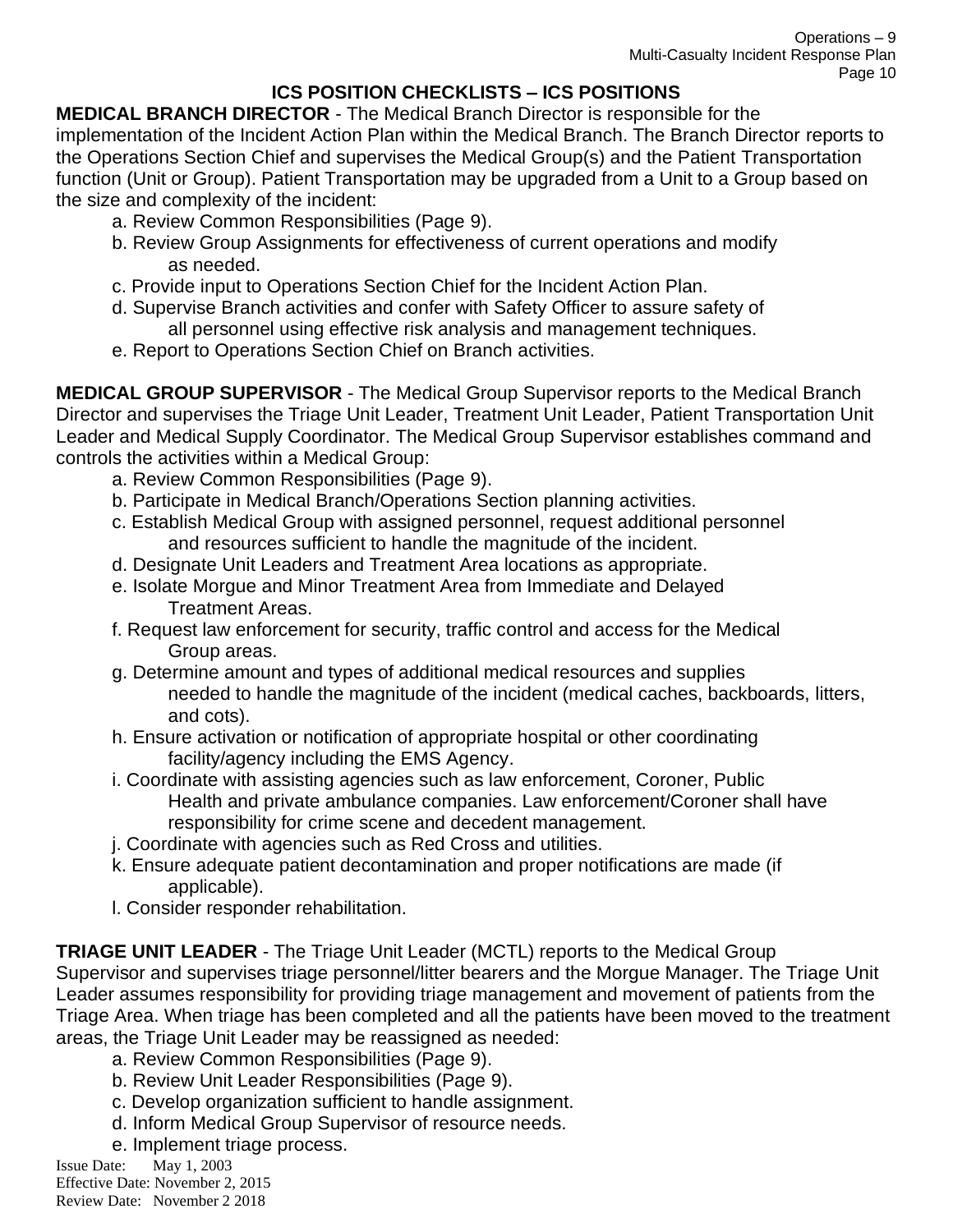- f. Coordinate movement of patients from the Triage Area to the appropriate Treatment Area.
- g. Ensure adequate patient decontamination and proper notifications are made (if applicable).
- h. Assign resources as triage personnel/litter bearers.
- i. Give periodic status reports to Medical Group Supervisor.
- j. Maintain security and control of the Triage Area.
- k. Establish a temporary Morgue Area in coordination with law enforcement/Coroner if necessary.

**MORGUE MANAGER** - The Morgue Manager (MCMM) reports to the Triage Unit Leader and assumes responsibility for Morgue Area. Coordinates the handling of decedents with law enforcement and Coroner:

- a. Review Common Responsibilities (Page 9).
- b. Assess resource/supply needs and order as needed.
- c. Coordinate all Morgue Area activities with investigative authorities.
- d. Keep area off limits to all but authorized personnel.
- e. Keep identity of deceased persons confidential.
- f. Maintain appropriate records.

**TREATMENT UNIT LEADER** - The Treatment Unit Leader (MCUL) reports to the Medical Group Supervisor and supervises Treatment Area Managers and the Patient Loading Coordinator. The Treatment Unit Leader assumes responsibility for treatment, preparation for transport, and the movement of patients to loading location(s):

- a. Review Common Responsibilities (Page 9).
- b. Review Unit Leader Responsibilities (Page 9).
- c. Develop organization sufficient to handle assignment.
- d. Direct and supervise Immediate, Delayed, and Minor Treatment Areas and Patient Loading Coordinator.
- e. Ensure adequate patient decontamination and that proper notifications are made (if applicable).
- f. Ensure continued assessment of patients and re-assess/re-locate as necessary throughout Treatment Areas.
- g. Coordinate movement of patients from Triage Area to Treatment Areas with Triage Unit Leader.
- h. Assign incident personnel to be treatment personnel/litter bearers.
- i. Request sufficient medical caches and supplies including DMSU or support trailers.
- j. Establish communications and coordination with Patient Transportation Unit Leader.
- k. Responsible for the movement of patients to ambulance loading areas.
- l. Give periodic status reports to Medical Group Supervisor.

**PATIENT LOADING COORDINATOR** – The Patient Loading Coordinator reports to the

Treatment Unit Leader and is responsible for coordinating with the Patient Transportation Unit Leader (or Group Supervisor if established), the transportation of patients out of the Treatment Areas:

- a. Review Common Responsibilities (Page 9).
- b. Establish communications with the Immediate, Delayed, and Minor Treatment Managers.
- c. Establish communications with the Patient Transportation Unit Leader.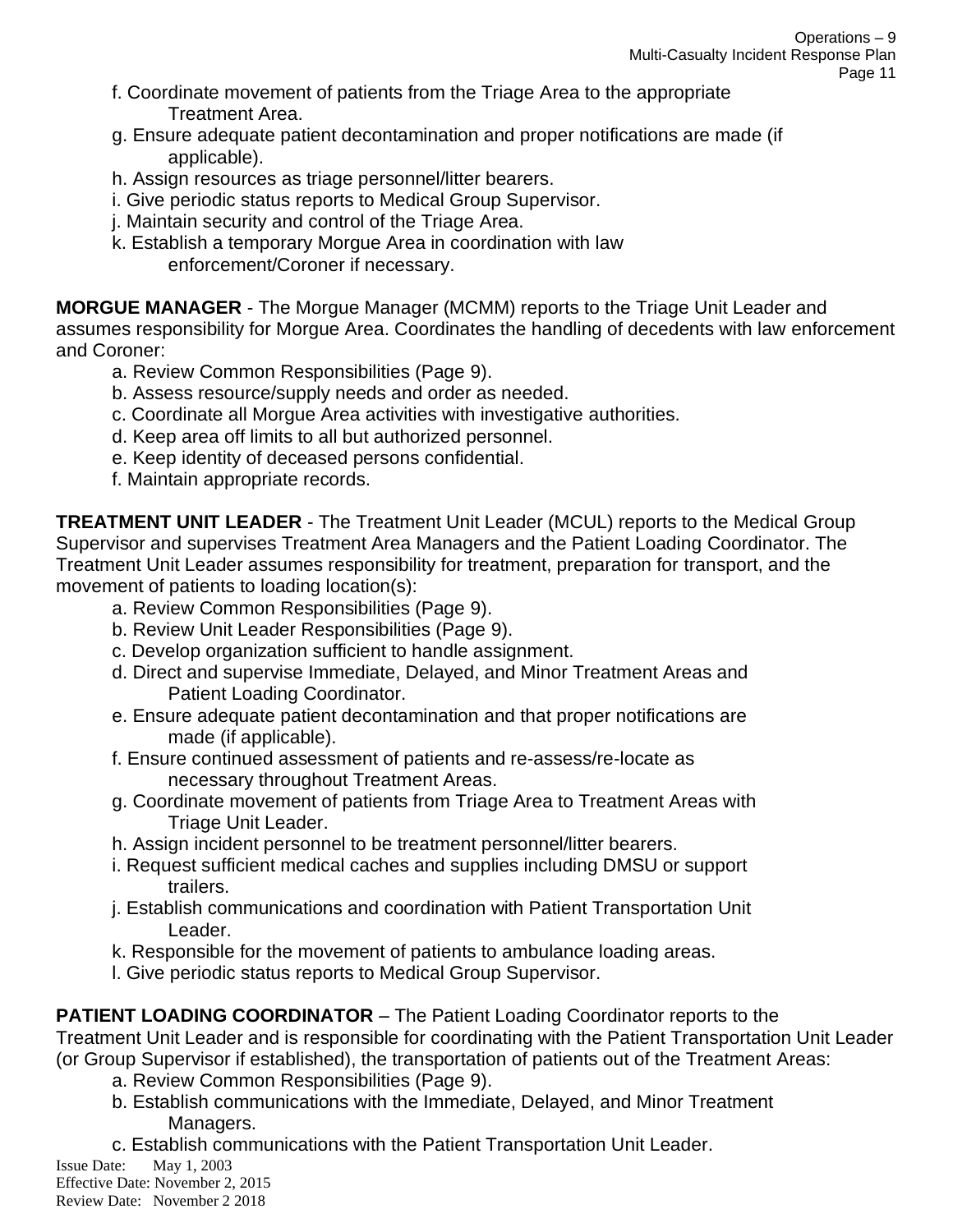- d. Verify that patients are prioritized for transportation.
- e. Advise Medical Communications Coordinator of patient readiness and priority for transport.
- f. Coordinate transportation of patients with Medical Communications Coordinator.
- g. Ensure that appropriate patient tracking information is recorded.
- h. Coordinate ambulance loading with the Treatment Managers and ambulance personnel.

**IMMEDIATE TREATMENTAREA MANAGER** - The Immediate Treatment Area Manager (MCIM) reports to the Treatment Unit Leader and is responsible for treatment and re-triage of patients assigned to Immediate Treatment Area:

- a. Review Common Responsibilities (Page 9).
- b. Assign treatment personnel to patients.
- c. Provide assessment of patients and re-assess/re-locate as necessary.
- d. Ensure appropriate level of treatment is provided to patients.
- e. Ensure that patients are prioritized for transportation.
- f. Coordinate transportation of patients with Patient Loading Coordinator.
- g. Notify Patient Loading Coordinator of patient readiness and priority for transportation.
- h. Ensure that appropriate patient information is recorded.

**DELAYED TREATMENT AREA MANAGER** - The Delayed Treatment Area Manager (MCDM) reports to the Treatment Unit Leader and is responsible for treatment and re-triage of patients assigned to Delayed Treatment Area:

- a. Review Common Responsibilities (Page 9).
- b. Assign treatment personnel to patients.
- c. Provide assessment of patients and re-assess/relocate as necessary.
- d. Ensure appropriate level of treatment is provided to patients.
- e. Ensure that patients are prioritized for transportation.
- f. Coordinate transportation of patients with Patient Loading Coordinator.
- g. Notify Patient Loading Coordinator of patient readiness and priority for transportation.
- h. Ensure that appropriate patient information is recorded.

**MINOR TREATMENT AREA MANAGER** - The Minor Treatment Area Manager (MCMT) reports to the Treatment Unit Leader and is responsible for treatment and re-triage of patients assigned to Minor Treatment Area:

- a. Review Common Responsibilities (Page 9).
- b. Assign treatment personnel to patients.
- c. Provide assessment of patients and re-assess/relocate as necessary.
- d. Ensure appropriate level of treatment is provided to patients.
- e. Ensure that patients are prioritized for transportation.
- f. Coordinate transportation of patients with Patient Loading Coordinator.
- g. Notify Patient Loading Coordinator of patient readiness and priority for transportation.
- h. Ensure that appropriate patient information is recorded.

Issue Date: May 1, 2003 Effective Date: November 2, 2015 Review Date: November 2 2018 **PATIENT TRANSPORTATION UNIT LEADER** - The Patient Transportation Unit Leader reports to the Medical Group Supervisor and supervises the Medical Communications Coordinator and the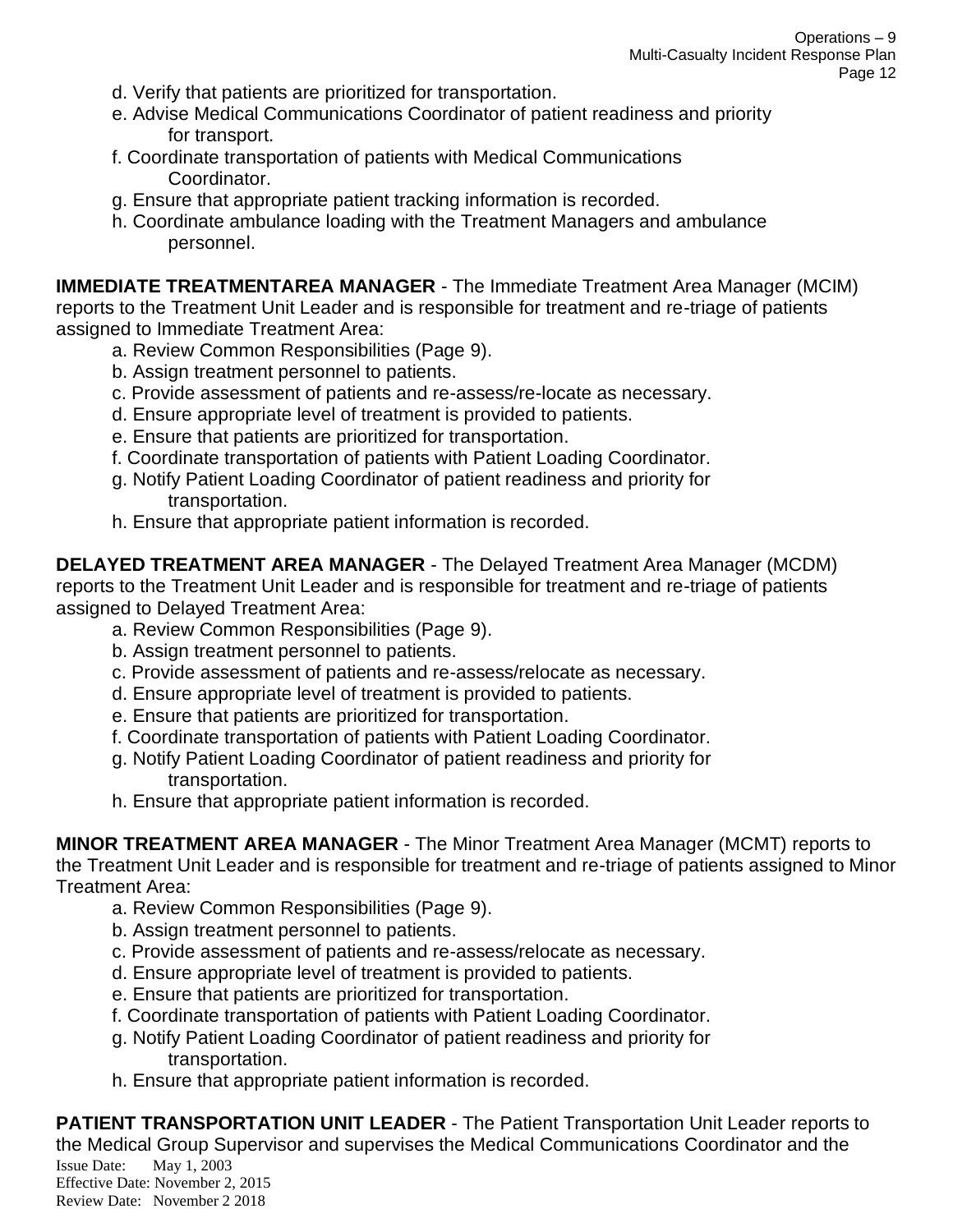Ambulance Coordinator. The Patient Transportation Unit Leader is responsible for the coordination of patient transportation and maintenance of records relating to the patient's identification, condition, and destination. The Patient Transportation function may be initially established as a Unit and upgraded to a Group based on incident size or complexity:

- a. Review Common Responsibilities (Page 9).
- b. Review Unit Leader Responsibilities (Page 9).
- c. Ensure the establishment of communications with the appropriate hospital or other coordinating facility/agency.
- d. Designate Ambulance Staging Area(s).
- e. Direct the off-incident transportation of patients as determined by The Medical Communications Coordinator.
- f. Ensure that patient information and destinations are recorded.
- g. Establish communications with the Ambulance Coordinator and the Helispot Manager.
- h. Request additional medical transportation resources (air/ground) as required.
- i. Notify the Ambulance Coordinator of ambulance requests.
- j. Coordinate the establishment of the Helispot(s) with the Medical Group Supervisor and the Helispot Manager.

**MEDICAL COMMUNICATIONS COORDINATOR** - The Medical Communications Coordinator (MCCC) reports to the Patient Transportation Unit Leader, and establishes communications with the appropriate hospital or other coordinating facility/agency to maintain status of available hospital beds to ensure proper patient destination.

- a. Review Common Responsibilities (Page 9).
- b. Establish communications with the appropriate hospital or other coordinating facility/agency. Provide pertinent incident information and periodic updates.
- c. Determine and maintain current status of hospital/medical facility availability and capability.
- d. Receive basic patient information and condition from Treatment Area Managers and/or Patient Loading Coordinator.
- e. Coordinate patient destination with the appropriate hospital or other coordinating facility/agency.
- f. Communicate patient transportation needs to Ambulance Coordinator based on requests from the Treatment Area Managers and/or Patient Loading Coordinator.
- g. Communicate air transportation needs to the Ambulance Coordinator based on requests from the Treatment Area Managers and/or Patient Loading Coordinator.

**AMBULANCE COORDINATOR** - The Ambulance Coordinator reports to the Patient

Transportation Unit Leader, manages the Ambulance Staging Area(s), and dispatches ambulances as requested:

- a. Review Common Responsibilities (Page 9).
- b. Establish appropriate Staging Area for ambulances.
- c. Establish routes of travel for ambulances for incident operations.
- d. Establish and maintain communications with the Helispot Manager regarding air transportation assignments.
- e. Establish and maintain communications with the Medical Communications Coordinator and Patient Loading Coordinator.
- f. Provide ambulances upon request from the Medical Communications Coordinator.
- g. Ensure that necessary equipment is available in the ambulance for patient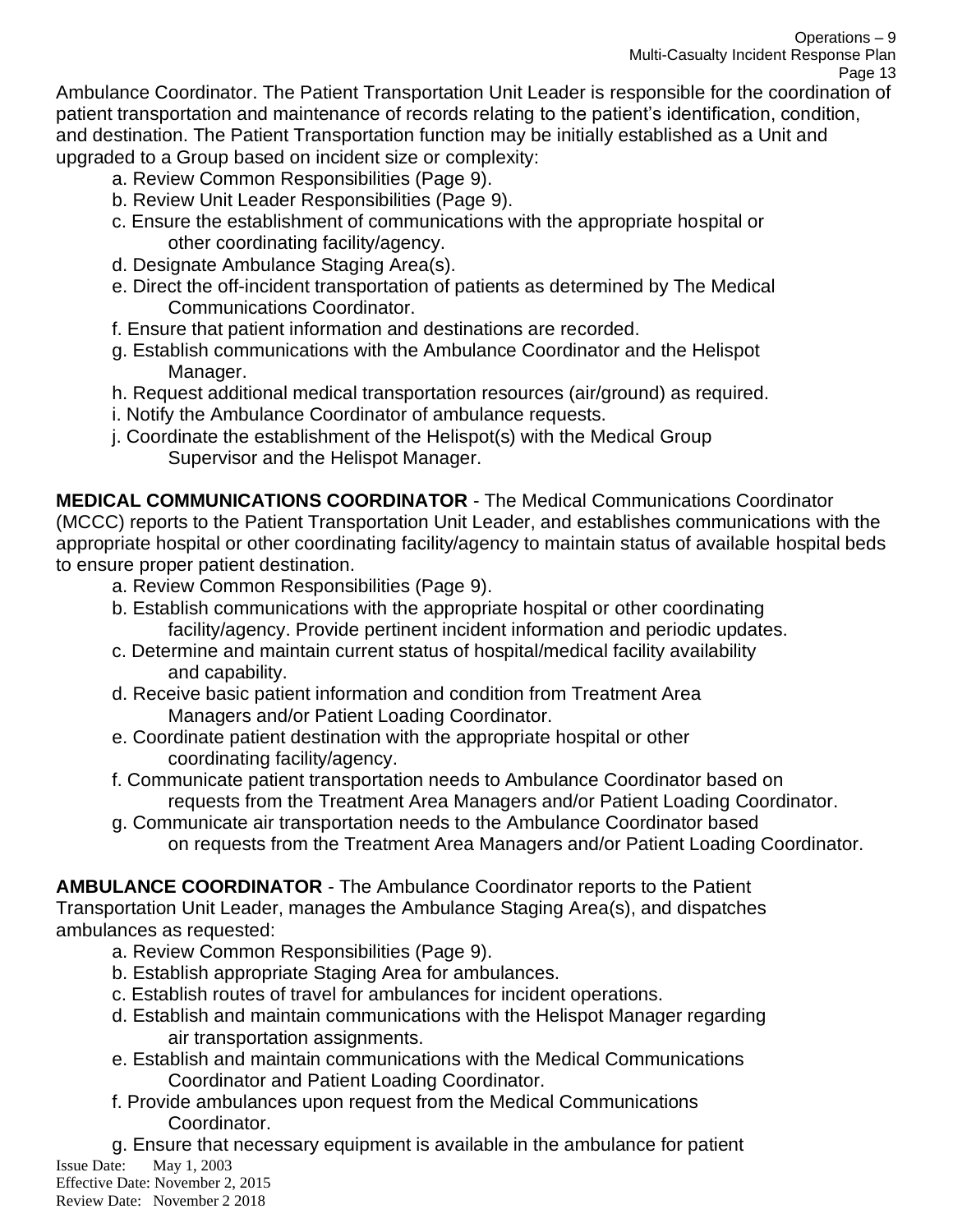needs during transportation.

- h. Establish contact with ambulance providers at the scene.
- i. Request additional ground transportation resources as appropriate.
- j. Consider the use of alternate transportation resources such as buses or vans based on local policy.
- k. Provide an inventory of medical supplies available at Ambulance Staging Area for use at the scene.

**MEDICAL SUPPLY COORDINATOR** -The Medical Supply Coordinator reports to the Medical Group Supervisor and acquires and maintains control of appropriate medical equipment and supplies from units assigned to the Medical Group:

- a. Review Common Responsibilities (Page 9).
- b. Acquire, distribute and maintain status of medical equipment and supplies within the Medical Group.\*
- c. Request additional medical supplies.\*
- d. Distribute medical supplies to Treatment and Triage Units.
- e. Consider the utilization of a Disaster Medical Support Unit (DMSU) or incident support trailers.
- \* If the Logistics Section were established, this position would coordinate with the Logistics Section Chief or Supply Unit Leader.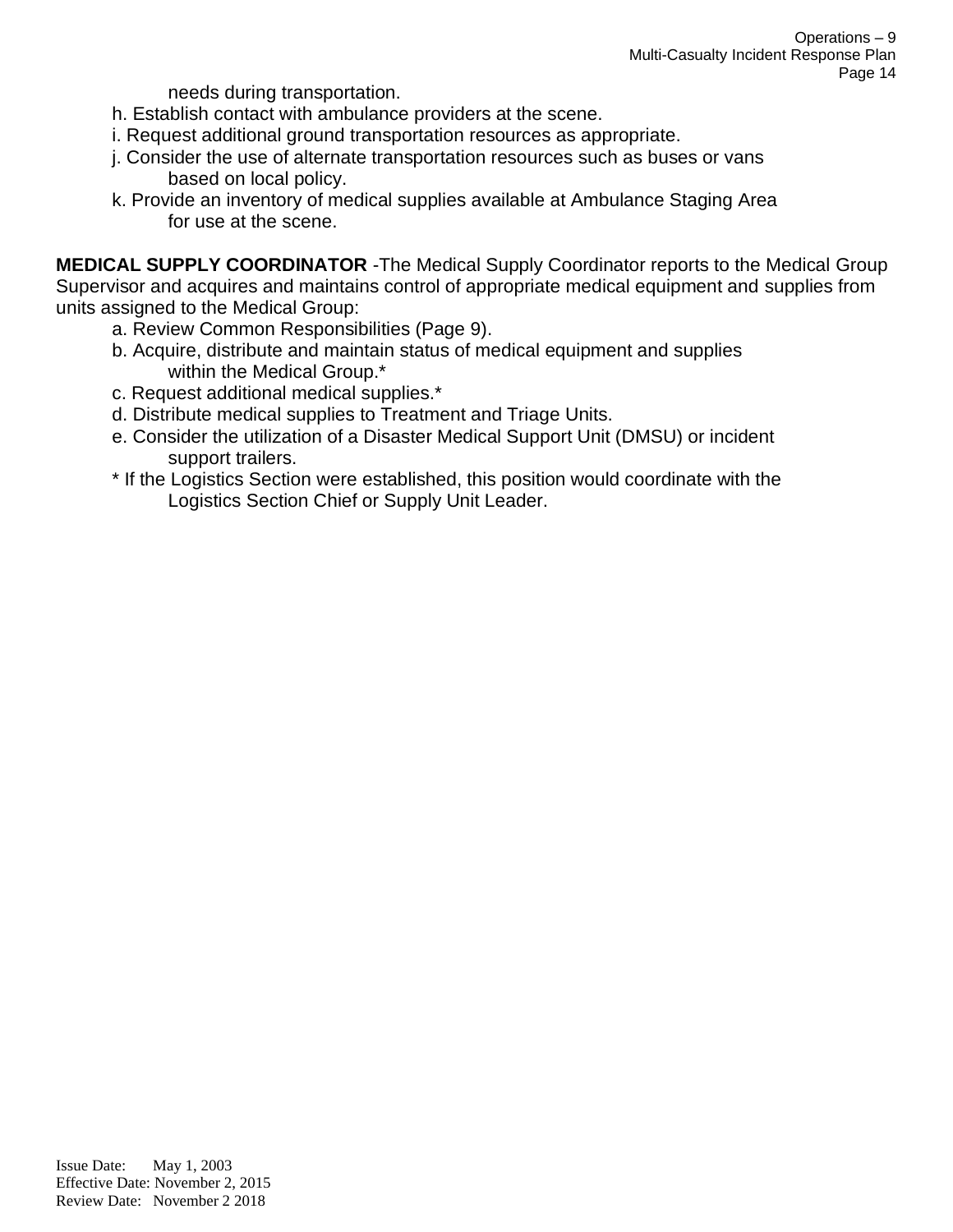### **GLOSSARY**

- **Alternate Transport Vehicle (ATV)** ATVs are rescue/transport vehicles that may be used for patient transportation during disasters and emergencies.
- **Ambulance Strike Team (AST)** A team of five properly staffed and equipped ambulances of the same capabilities, one Disaster Medical Supply Unit (DMSU), and one team leader with a vehicle, all with like communications equipment.
- **Command Talk Group Usage** When assigned, utilization of a Command Talk Group (e.g., MCI 1) includes, but is not limited to, communications between PSC and responding units, resource assignment while en route, initial size-up, establishing ICS positions, communications between PSC and the incident, communications between Staging and the Transportation Unit Leader and on-scene communications when no Tactical Talk Group has been assigned.
- **Critical Incident Stress Management Team (CISM)** The CISM is the peer-based county response team that is available to assist responders (police, fire, ambulance, dispatchers, etc.) with the emotional aspects following a significant event.
- **Disaster Medical Supply Unit (MSU 137)** A supply truck loaded with medical equipment and supplies, comprehensive communications capabilities and provisions to support an Ambulance Strike Team for up to 72 hours.
- **Dispatch Talk Group Usage** Utilization of the EMS Dispatch Talk Group (e.g., Red) includes, but is not limited to, resource deployment, incident assignment, communications to and from a single resource incident and communications with multiple resources to an incident with no Command Talk Group assigned.
- **Emergency Medical Services Authority (EMSA)** The EMS Authority is charged with providing leadership in developing and implementing EMS systems throughout California and setting standards for the training and scope of practice of various levels of EMS personnel. The EMS Authority also has responsibility for promoting disaster medical preparedness throughout the state, and, when required, coordinating and supporting the state's medical response to major disasters.
- **Emergency Operations Manual (EOM)** The EOM is the California Public Health and Medical disaster manual developed to strengthen coordination within the Public Health and Medical System during unusual events and emergencies that have public health or medical impact. The EOM describes basic roles and activities within the Public Health and Medical System and coordination with the emergency management structure at all levels of California's Standardized Emergency Management System (SEMS).

#### **EMSystem** – EMSystem is a web based system used by San Mateo

County to monitor real-time hospital emergency department status, and real-time bed availability during emergencies and disasters including the Hospital Available Beds for Emergencies and Disasters (HAvBED).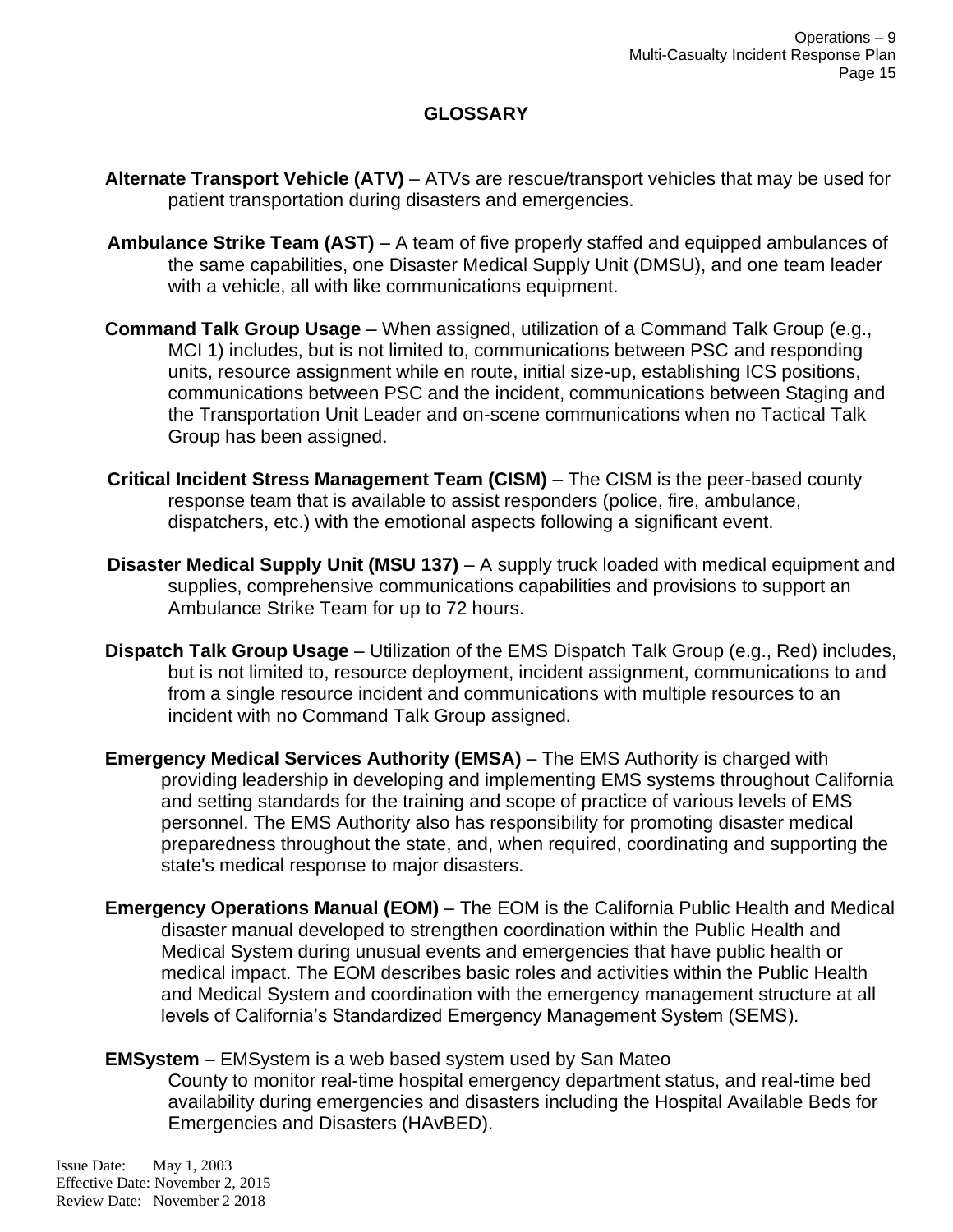- **Hospital Talk Group** The Hospital Talk Group is a dedicated channel on the County's 700 MHz digital trunked radio system for all hospitals to communicate with one another, EMS, dispatch and/or other EMS first responders.
- **Incident Command System (ICS)** ICS is defined as the combination of facilities, equipment, personnel, procedures, and communications operating within a common organizational structure with responsibility for the management of assigned resources to effectively accomplish stated objectives pertaining to the incident. See glossary of terms for detailed definitions of all ICS positions.
- **Incident Dispatch Team (IDT)** The Incident Dispatch Team is a unit of San Mateo County Public Safety Communications. It consists of an IDT Director and qualified dispatchers who have received specialized training to perform communications and resource status support at the scene of a fire or fire related incident. The IDT responds automatically as a pre-designated resource within San Mateo County, or outside the county as requested by the state Office of Emergency Services Fire and Rescue Mutual Aid System.
- **JumpSTART Triage** A system that allows field care personnel to triage pediatric patients aged 1-8 years into one of four categories: Immediate, Delayed, Minor and Deceased (see attached JUMPSTART flowchart).
- **Medical Mutual Aid** the need for additional medical resources outside the county the latter needing approval from the EMS On Call and/or MHOAC per policy
- **MCI Alarm Plan/MCI Ambulance Plan** San Mateo County EMS plan establishing levels of response based on required resources to a MCI through the proper implementation of the Incident Command System. The plan allocates pre-determined medical resources to the scene of a confirmed MCI.
- **Multi-Casualty Incident (MCI)** An incident in which the combination of numbers of injured personnel and type of injuries go beyond the capability of an emergency service's normal first response.
- **National Disaster Management System** NDMS is a system of Federal and non-Federal medical resources combined into a unified response to meet natural and man-made disaster needs, as well as support patient treatment requirements from military contingencies. The NDMS is an interagency partnership between the Department of Health and Human Services, the Department of Homeland Security, the Department of Defense and the Department of Veteran's Affairs and is based on the 2005 Memorandum of Agreement (MOA) between these agencies.
- **National Incident Management System (NIMS)** The National Incident Management System (NIMS) is a system used in the United States to coordinate emergency preparedness and incident management among various federal, state, and local agencies.
- **Public Safety Communications (PSC)** San Mateo County Public Safety Communications (PSC) is a central dispatch center providing dispatching services for 9-1-1 or emergency lines for fire, police or emergency medical assistance and supports emergency service providers who respond to the public's calls for help.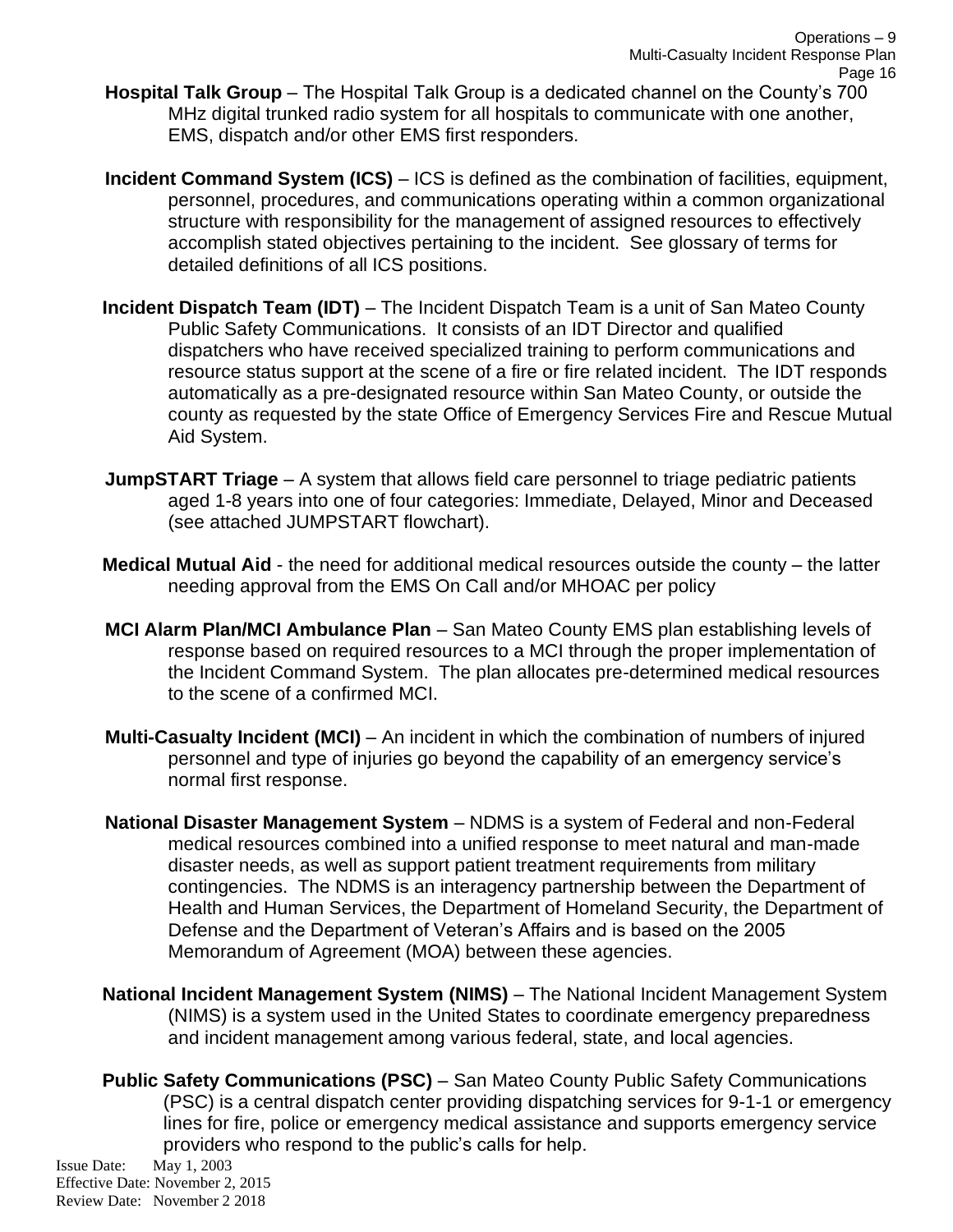**SacComm** – AMR's regional dispatch center for non-emergency BLS and CCT Services.

- **Single Point Resource Ordering** Ordering of all resources for an event goes through one entity where every order must first be approved by the Incident Commander.
- **Special Operations Unit (SOU)** The SOU is a tactical team of EMT-Ps and EMTs specially trained in large scale MCIs as well as other large scale disasters and/or significant events including, but not limited to, greater alarm fire requirements for evacuations; hazardous material incidents; water rescue support operations; active shooter incidents; etc.
- **Standardized Emergency Management System (SEMS)** The system required by Government Code section 8607(a) for managing response to multi-agency and multijurisdictional emergencies in California. It is designed to provide standard terminology, operational concepts, mutual aid procedures and common communications at the state and local level.
- **START Triage** Acronym for Simple Triage and Rapid Treatment that is a system that allows field care personnel to triage adult patients into one of four categories: Immediate, Delayed, Minor and Deceased (see attached START flowchart).
- **Supplemental Transport Resources (STAR) Car** A fully stocked ambulance staged at predetermined location(s) throughout the County that can be utilized when needed per policy.
- **Tactical Talk Group Usage** When assigned, utilization of a Tactical Talk Group (e.g., MCI 2, Yellow), includes, but is not limited to, incident communications not defined in Command Talk Group usage. Units assigned to the incident shall switch to the Tactical Talk Group as they approach the scene (i.e., one block away).
- **Triage Tags** Printed tags first responders and medical personnel use during an MCI to classify the severity of patients' conditions.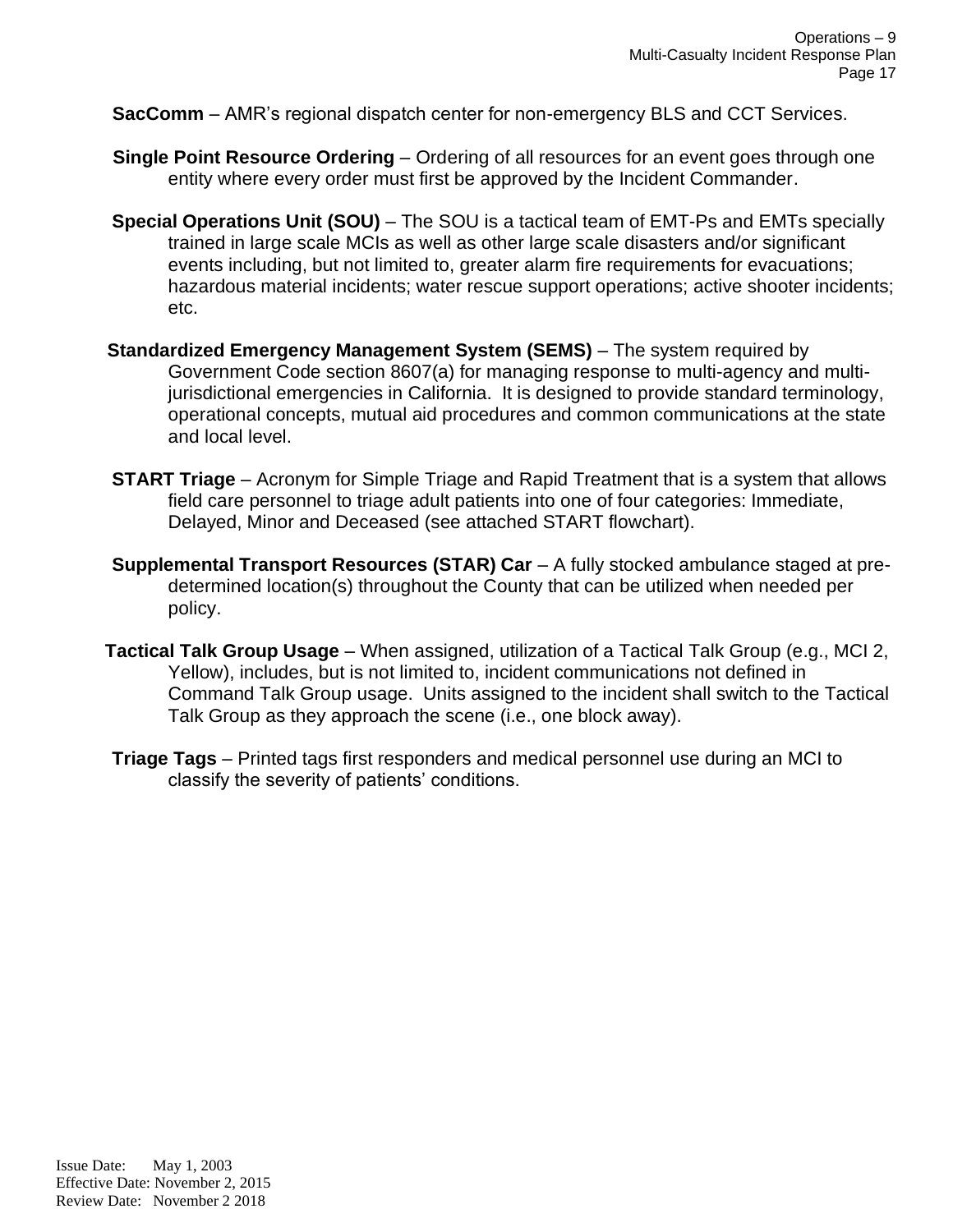Operations – 9 Multi-Casualty Incident Response Plan Page 18

# **MEDICAL GROUP DIAGRAM**

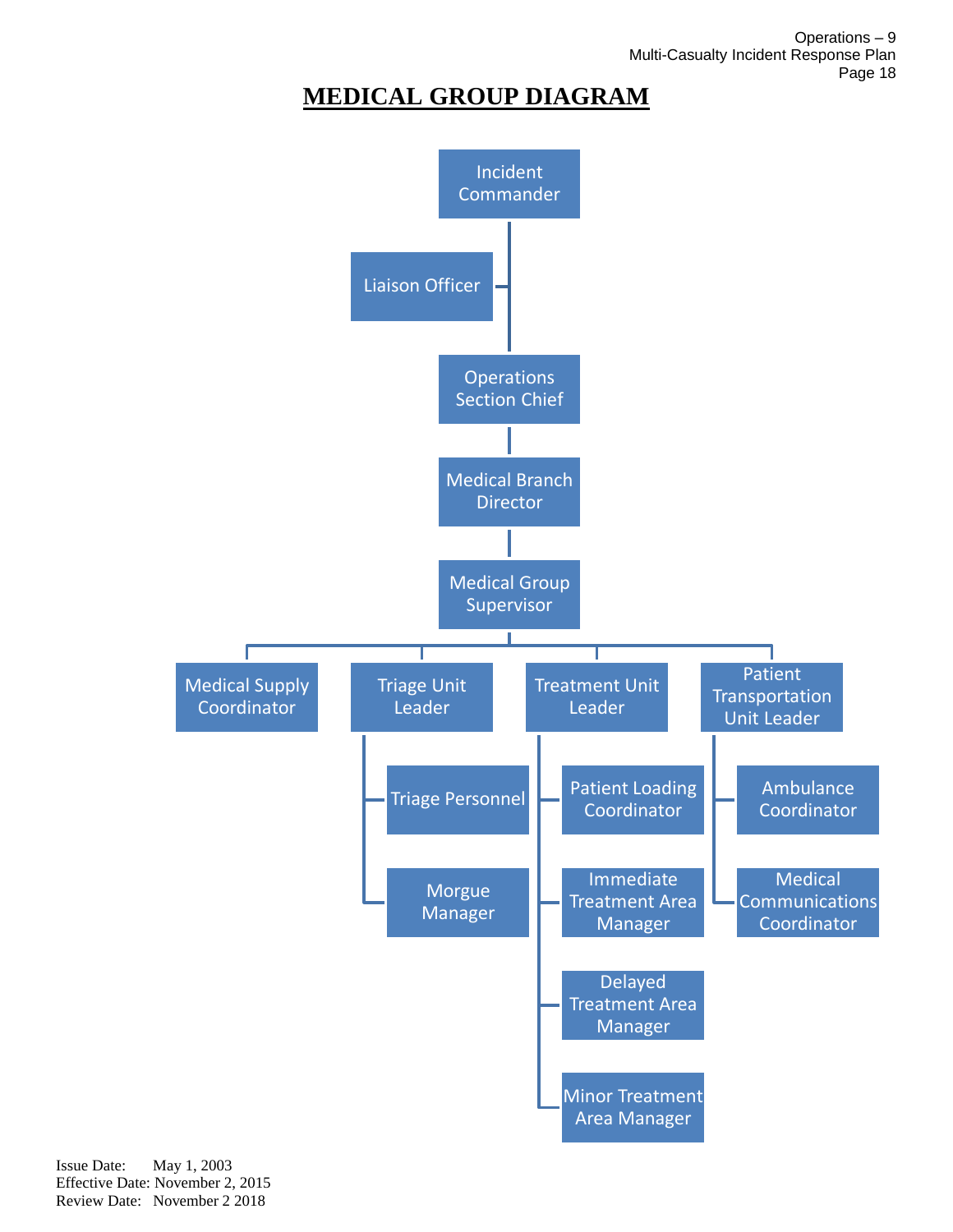Operations – 9 Multi-Casualty Incident Response Plan Page 19

# **SAN MATEO COUNTY<br>START TRIAGE**

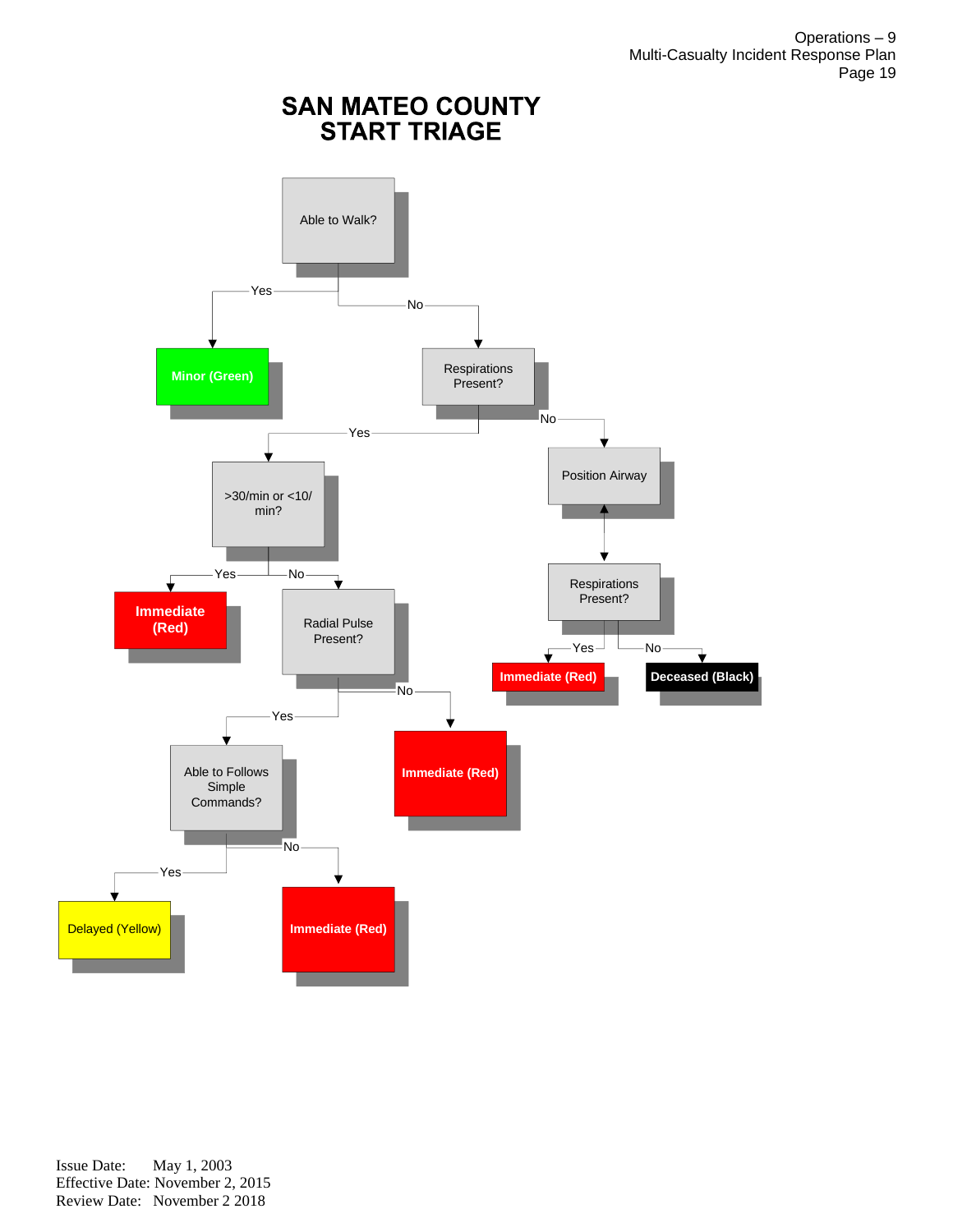# JumpSTART Pediatric MCI Triage®